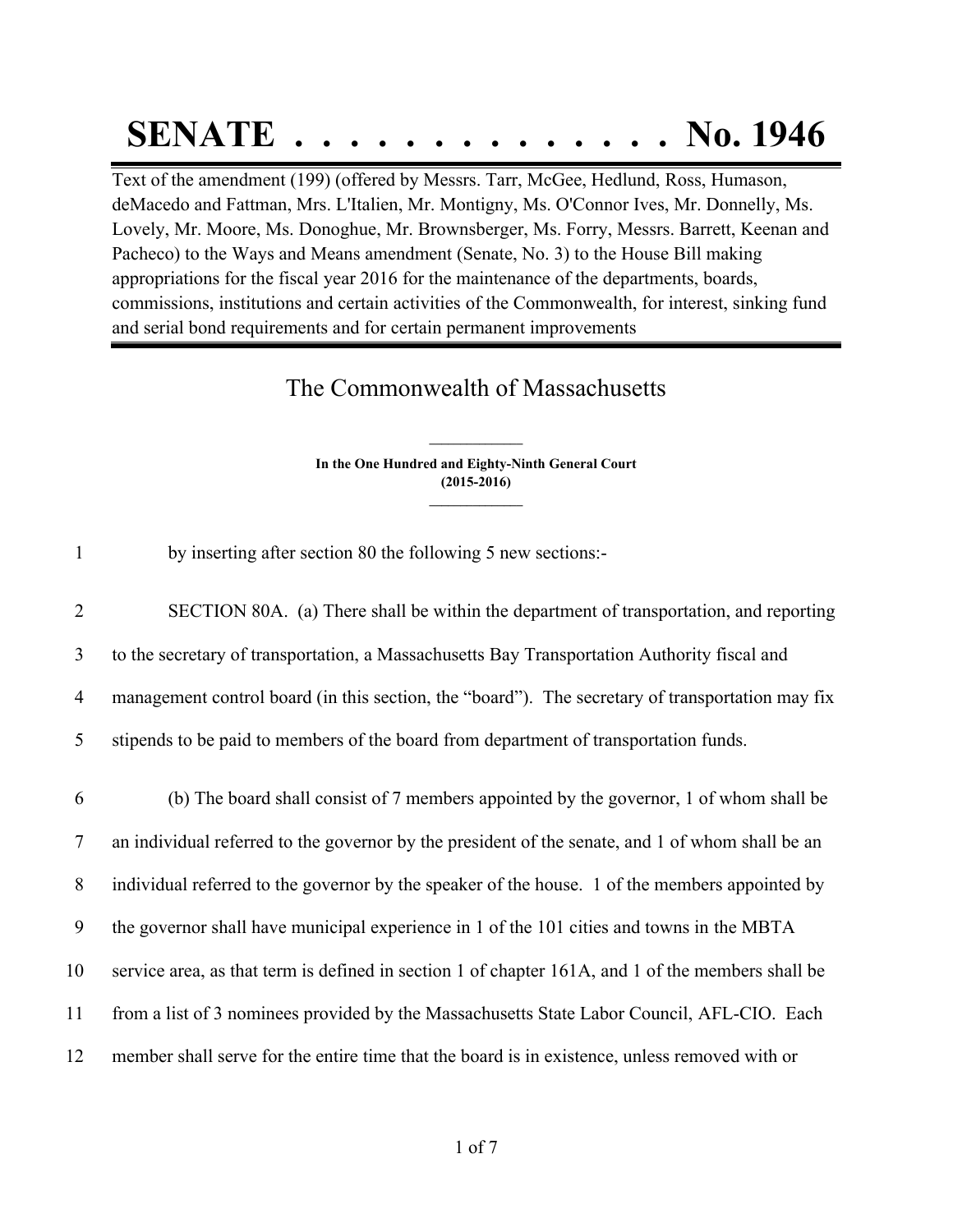| 13 | without cause by the governor. Any vacancy in the board shall be filled by the governor in the     |
|----|----------------------------------------------------------------------------------------------------|
| 14 | same manner as the original appointment of the member who is being replaced.                       |
| 15 | (c) Notwithstanding the provisions of any general or special law, and during its existence,        |
| 16 | the board shall be afforded all powers, responsibilities, and obligations relative to the          |
| 17 | Massachusetts Bay Transportation Authority that are vested in the department of transportation     |
| 18 | board by chapter 161A of the general laws and any special law, except as otherwise provided in     |
| 19 | this act, and those powers, responsibilities, and obligations set forth in this act.               |
| 20 | (d) Meetings of the board shall be subject to sections 18 to 25, inclusive, of chapter 30A.        |
| 21 | Records pertaining to the board shall be subject to section 10 of chapter 66.                      |
| 22 | (e) The board shall initiate and assure the implementation of appropriate measures to              |
| 23 | secure the fiscal and management stability of the Massachusetts Bay Transportation Authority,      |
| 24 | and shall continue in existence until June 30, 2018, and thereafter for such period as the members |
| 25 | may determine, and the secretary of transportation may agree, is necessary to achieve the          |
| 26 | performance metrics established by the board for the authority; provided, however, that the board  |
| 27 | shall not continue beyond June 30, 2020.                                                           |
| 28 | (f) Following the dissolution of the board, the board established by section 7 of chapter          |
| 29 | 161A shall resume governance of the Massachusetts Bay Transportation Authority.                    |
| 30 | SECTION 80B. (a) Once the fiscal and management control board has been established                 |
| 31 | as provided in section 80A, the governor shall appoint a chief administrator of the Massachusetts  |
| 32 | Bay Transportation Authority. Notwithstanding the provisions of any general or special law, the    |
| 33 | chief administrator shall assume the role of the general manager of the Massachusetts Bay          |
| 34 | Transportation Authority during the existence of the fiscal and management control board.          |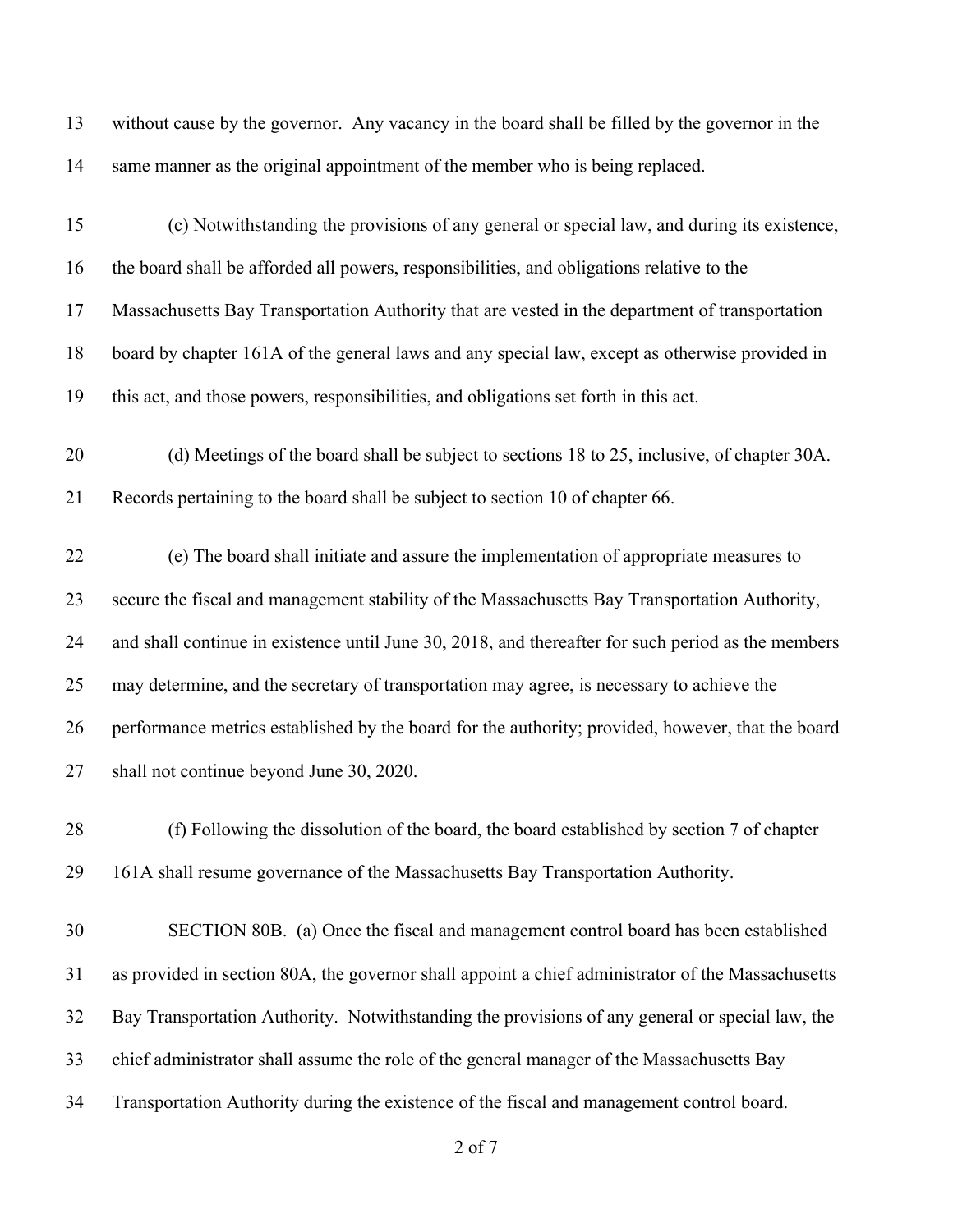(b) The chief administrator shall serve at the pleasure of the governor and report to the fiscal management and control board, except insofar as the fiscal and management control board and the chief administrator agree upon an employment contract that provides otherwise, in which case the employment contract shall control.

 (c) The fiscal and management control board shall have the authority to delegate any powers, responsibilities, and obligations afforded to it to the chief administrator, unless otherwise provided in this act.

 (d) The chief administrator shall, at least monthly, provide the fiscal and management control board with information on the status of the revenues and expenses for the operating budget and on the status of revenues, contracting/procurement and spending for the capital program. The chief administrator shall, at least quarterly, provide the fiscal and management control board with data on progress toward achieving key performance management targets.

- SECTION 80C. The fiscal and management control board shall formulate and implement a plan, and adopt performance metrics to measure progress in achieving that plan, to stabilize and strengthen the finances, management, operations and asset condition of the Massachusetts Bay Transportation Authority with the following objectives:
- (a) to provide a safe, reliable, and sustainable transit system that is well integrated into the Commonwealth's transportation system;
- (b) to establish fiscal stability, including short- and long-term planning to ensure that the authority's budgets are aligned with its operational and capital needs;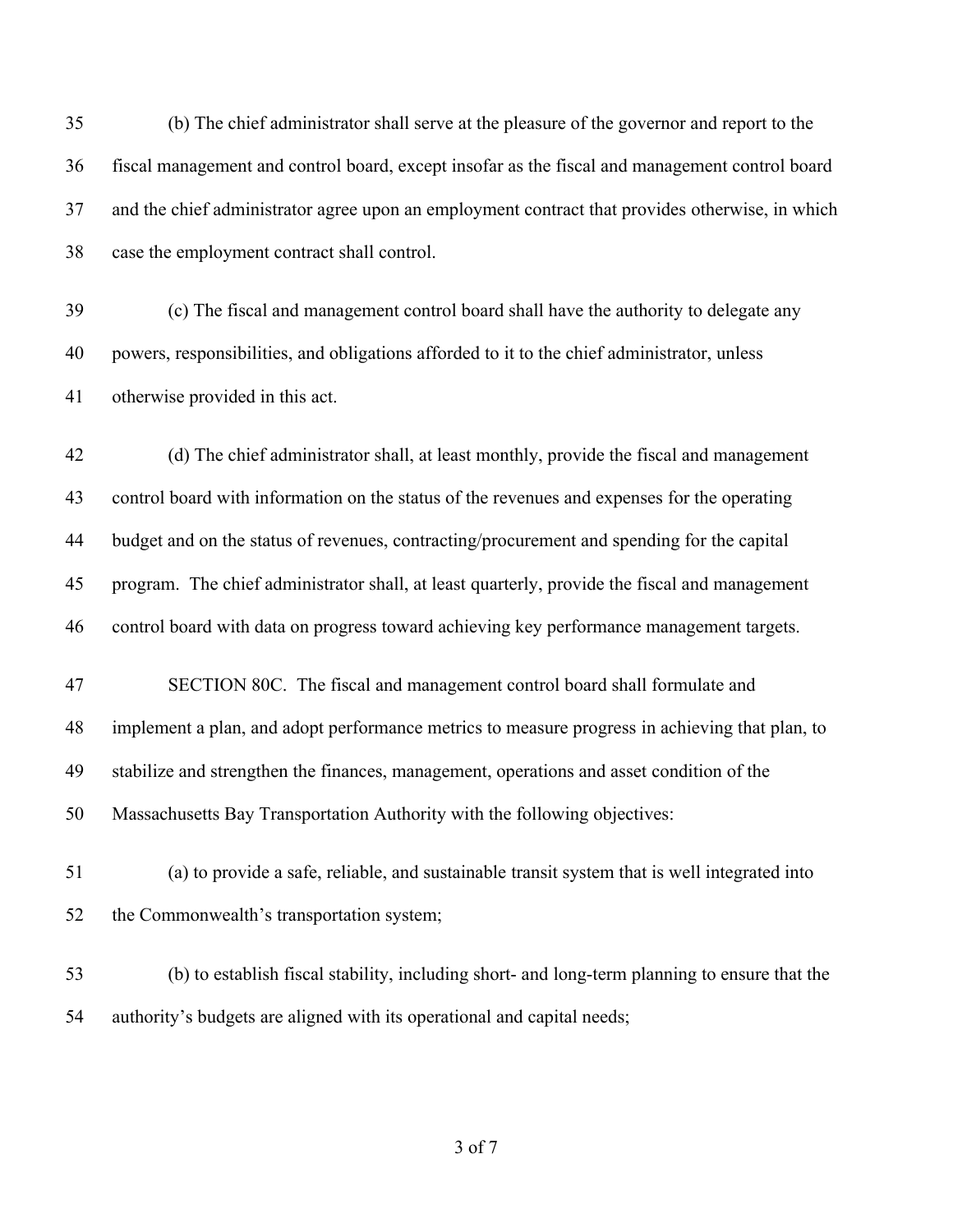(c) to reorient the agency to focus on providing better service to its current riders and on attracting future riders;

(d) to facilitate sound management and a safe and effective workplace;

 (e) to develop a financially responsible, long-range approach to preserving and modernizing the authority's assets and meeting future needs for regional transit facilities and services consistent with the program for mass transportation required by paragraph g of section 5 of chapter 161A of the General Laws; and

 (f) to utilize the powers afforded to the authority under chapter 161A of the General Laws, any special law, and the provisions of this act to accomplish the foregoing objectives.

 SECTION 80D. In addition to those powers referenced in subsection (c) of section 80A of this act, the powers and responsibilities of the fiscal and management control board shall include, but not be limited to, the following:

 (e) to establish separate operating and capital budgets, each with clearly designated revenue sources and uses, and to establish policies and procedures to ensure that the authority maintains complete separation between its operating and capital budgets;

 (f) To establish 1- and 5-year operating budgets under section 20 of chapter 161A, beginning in fiscal year 2017, which are balanced primarily through a combination of internal cost controls and increase in own-source revenues and which assume that additional contract assistance in the form of appropriations from the commonwealth transportation fund and/or general fund will be no greater than the sum of debt payments associated with debt incurred by the Massachusetts Bay Transportation Authority before fiscal year 2000, debt associated with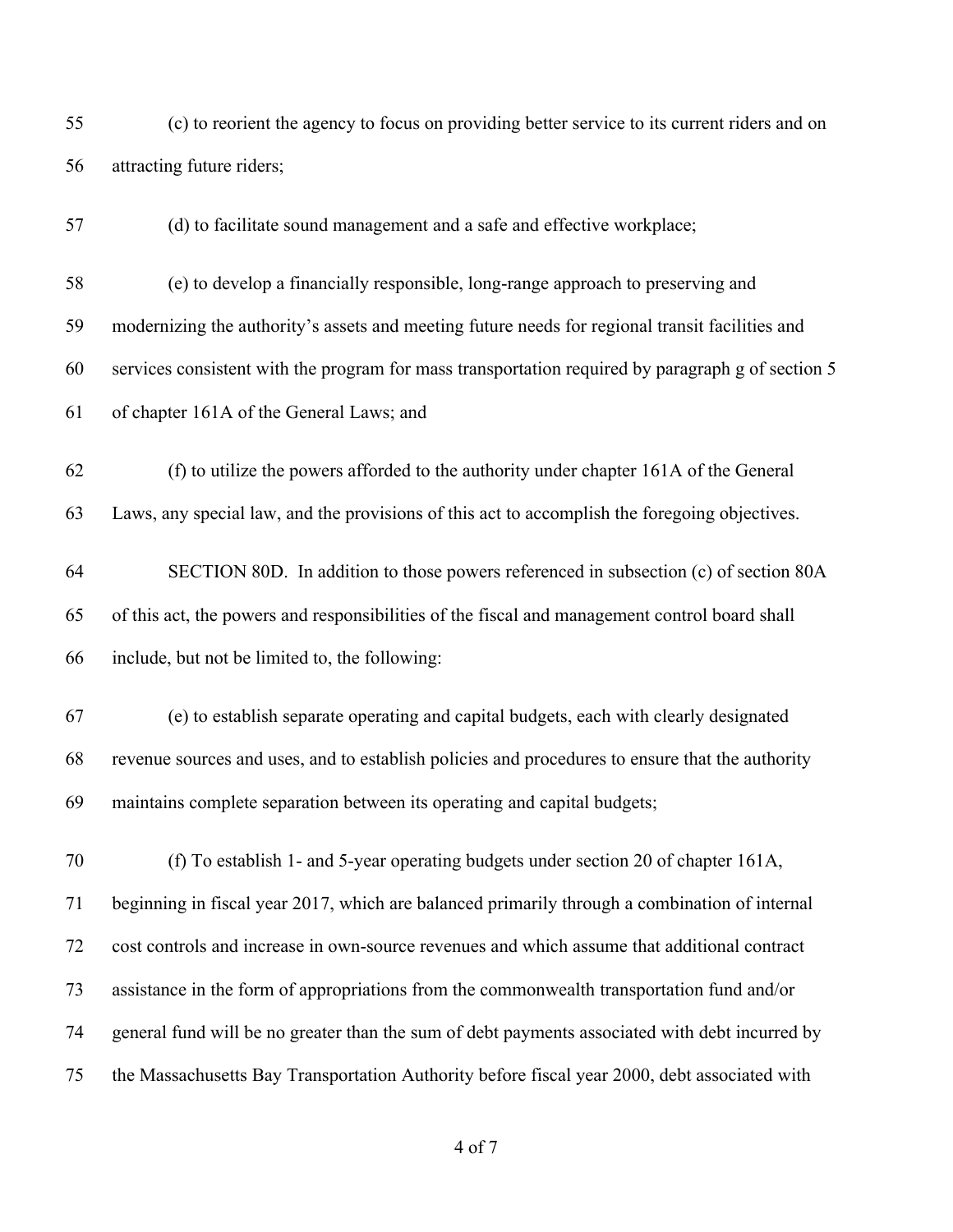transit mitigation commitments for the central artery project, so-called, and any amount provided to facilitate the transfer of all authority employees from the capital budget to the operating budget;

 (c) to establish 5- and 20-year capital plans, addressing, among other things, a phased program for the complete restoration of the physical assets of the authority including its vehicle fleet, a plan to address the failings within the existing capital program and recommendations for the level of funding needed to meet the region's transit needs;

 (d) to establish a rigorous performance management system and performance metrics and targets that address, among other things, maximizing of own-source revenues, increasing ridership, reducing absenteeism, addressing vacancies and attrition, achieving procurement and contracting improvements and improving customer focus and orientation (including a public scorecard tracking performance with respect to customer-oriented metrics);

 (e) notwithstanding the provisions of any general or special law, to reorganize, consolidate, or abolish departments, divisions, or entities of the authority, except the Metropolitan Boston Transit Parking Corporation, in whole or in part, and to establish such new departments, divisions, or entities as it deems necessary, and to transfer the duties, powers, functions, and appropriations of one department, division, or entity, except the duties, powers, functions, and appropriations of the Metropolitan Boston Transit Parking Corporation, to another;

 (f) to amend any borrowing authorization or to finance or refinance any debt in accordance with law; provided, however, that the board shall not delegate this authority;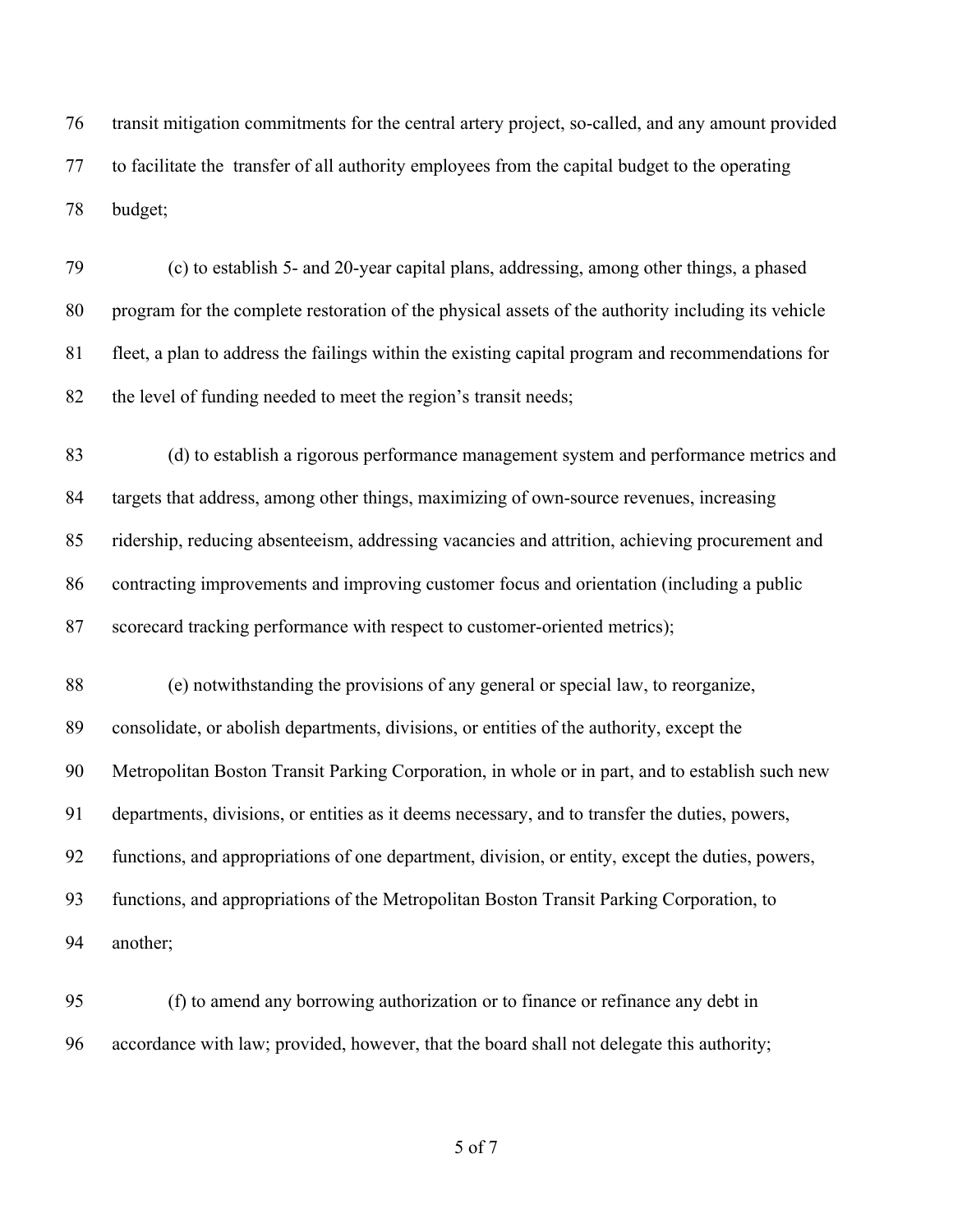(g) to review any contract for the provision of services entered into by the authority, including contracts entered into before the establishment of the board, and including but not limited to commuter rail and paratransit services, and to amend said contracts, as necessary, in 100 accordance with their terms;

 (h) to establish, increase, or decrease any fare, fee, rate, or charge, for any service, license, or activity within the scope of the authority; provided, however, that the board shall not delegate this authority

 (i) to approve appropriations necessary to fund a decision by an arbitrator pursuant to section 32 of Chapter 161A of the General Laws; provided, however, that the board shall not delegate this authority; and

 (j) to employ, retain, and supervise such managerial, professional, and clerical staff as are necessary to carry out its responsibilities. The fiscal and management control board shall have the authority to set the compensation, terms, and conditions of employment of its own staff. Staff hired under this subsection shall be employees of the authority, except such employees as the fiscal and management control board formally designates independent contractors, except that they shall be treated as executives under section 26 of chapter 161A.

 SECTION 80E. (a) Within 120 days after all of the members of the fiscal and management control board have been appointed, the board shall submit a preliminary report to the secretary of administration and finance and the chairpersons of the house and senate committees on ways and means. The report shall include a preliminary analysis of, and management plans to address, the authority's structural operating deficit and its capital and maintenance needs over the 5 years following the effective date of this act.